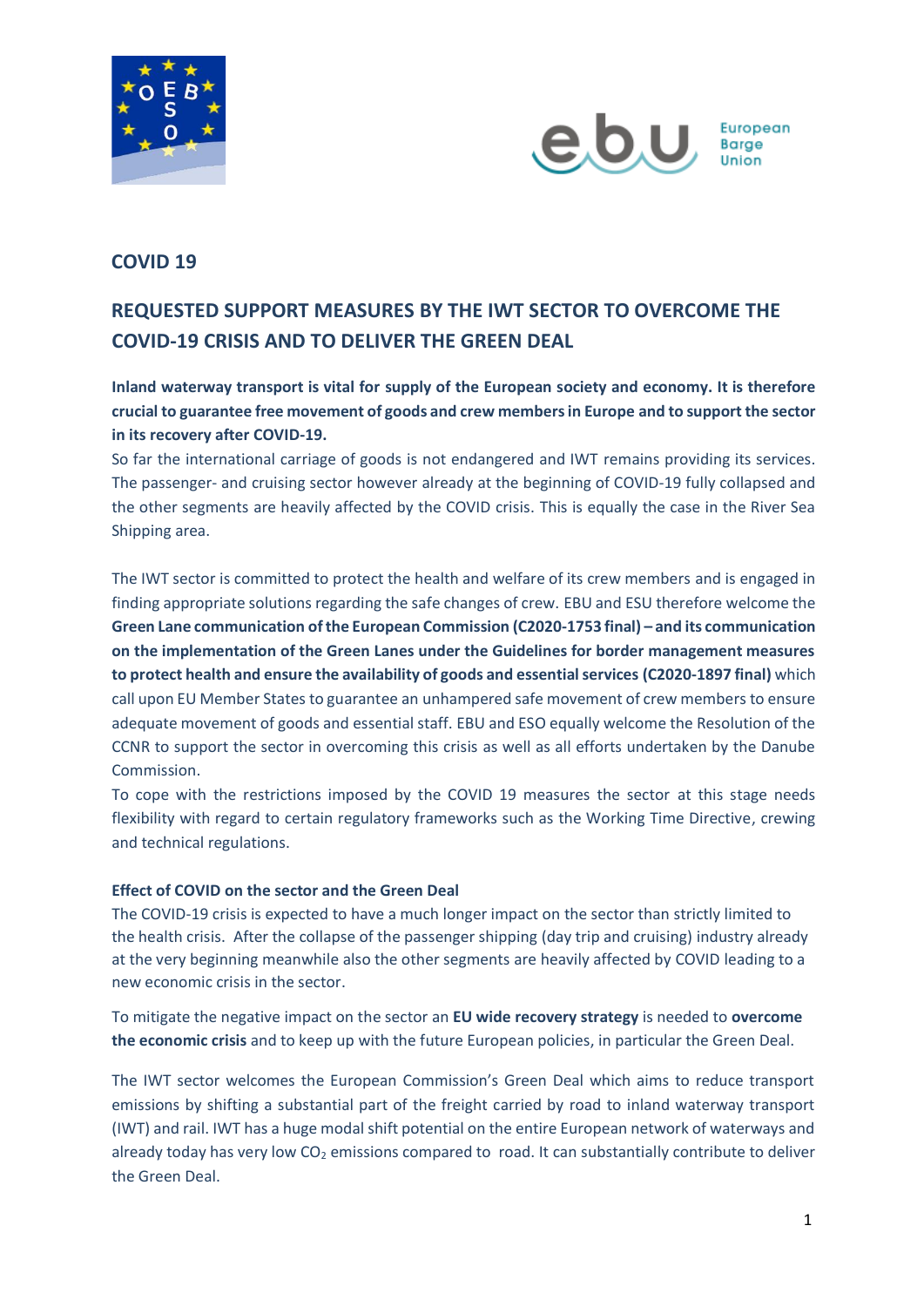



The Green Deal however must take into account the huge impact of the crisis on the sector. The primarily by small and medium sized businesses dominated sector will need the support of the European Commission and the EU member states to mitigate any long-term repercussions from the pandemic.

## **EBU and ESO therefore propose the following measures which contribute equally to the realisation of the Green Deal and the recovery of the sector after the crisis**

#### **fleet**

- Stimulation and support of the sector in its energy transition and innovation efforts by means of **funding** of innovative solutions out of an **EU recovery fund and national funding programs**
- Unbureaucratic approval of notifications of national support schemes with regard to fleet innovation
- Temporarily suspension or softening of regulations that are economically difficult to cope with and hamper the speedy recovery of the sector
- Review of the priorities of the work program related to the technical standards

### **infrastructure**

- Strengthening the existing support and means for infrastructure works on the European network of waterways to guarantee the reliability of IWT
- Guaranteeing the unhampered availability of waterways as vital infrastructure in line with the TEN-T regulation
- Guaranteeing sufficient mooring and berth places on the EU network of waterways in particular in densely traffic areas such as the river Rhine

#### **Social**

- Protection of the health and safety of crew members by allowing temporary flexibility in the application of the working time directive and the crewing regulations
- Guaranteeing the unhampered change of crew members in terminals and ports

#### **The sector calls upon**

- **the European Commission to support the industry by dedicated measures and funding in these areas.**
- **the Member States to allocate a specific COVID-19 recovery fund as part of the new MFF and to submit national funding schemes for the realisation of the energy transition of the sector and the modal shift as foreseen in the Green Deal.**
- **the River Commissions to support the above measures.**

The sector itself is looking into the possibilities of using means of the so called reserve fund for **financial emergency aid** in order to support the barge owners and operators to overcome the crisis.

24 April 2020